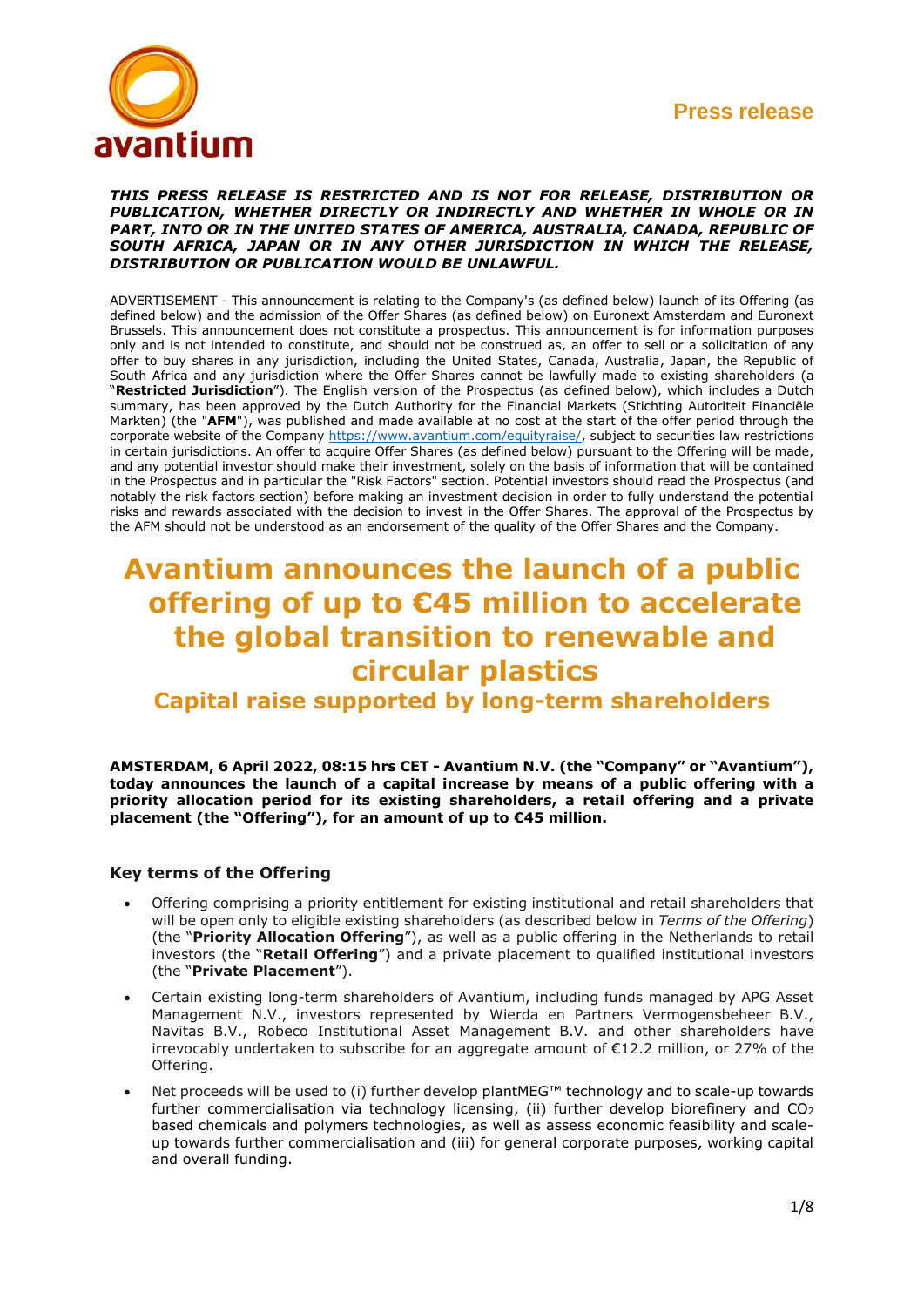



The maximum subscription price has been set at  $€4.60$  per new share. The maximum subscription price is indicative. The final offer price and the number of Offer Shares offered in the Offering will be determined following the Offering period on the basis of a book-building process.

## **Indicative timetable**

- The offering period for the Priority Allocation Offering and the Retail Offering will take place from 09:00 hrs Central European Time (CET) on 6 April 2022 until 17:30 hrs CET on 13 April 2022.
- The offering period for the Private Placement will take place from 09:00 hrs CET on 6 April 2022 until 17:30 hrs CET on 14 April 2022.
- The offering period is subject to acceleration or extension of the timetable for the Offering.

Tom van Aken, Chief Executive Officer of Avantium, comments: "*We have achieved several pivotal milestones over the last few months, with the final investment decision on the construction of our FDCA Flagship Plant, the closing of the related €192.5 million financing package, as well as bringing important new partners on board. With this capital raise, we look forward to advance our innovative plantMEG™ technology towards commercialisation and develop our biorefinery, CO<sup>2</sup> chemicals and polymer technologies. We thank our long-term shareholders for their continuous support and participation in this transaction. We welcome all shareholders and new investors to acquire shares in the Offering and join our mission to accelerate the transition from fossil-based to renewable and circular plastics."*

# **Reasons for the Offering and use of proceeds**

The reason for the Offering is to enable the Company to cover its existing expenses and to establish a reserve for the future and ongoing expenses of the Company, including for investments in the commercialisation of Avantium's technology programmes, such as its portfolio of technologies beyond YXY<sup>®</sup> Technology, being the plantMEG™ technology and the biorefinery and CO<sub>2</sub> based chemicals and polymers technologies, and for general corporate purposes, working capital and overall funding, such as allowing sufficient funding in conjunction with the secured €90 million debt financing for the FDCA Flagship Plant and allowing positive cash balances for the following three years.

The Company currently anticipates to use the net proceeds of the Offering as follows:

- 60% of the net proceeds of the Offering to further develop plantMEG™ technology (Ray Technology™) and to scale-up towards further commercialisation via technology licensing;
- 10% of the net proceeds of the Offering to further develop biorefinery (Dawn Technology™) and CO<sup>2</sup> based chemicals and polymers technologies (Volta Technology) as well as to assess economic feasibility and scale-up towards further commercialisation; and
- 30% of the net proceeds of the Offering for general corporate purposes, working capital and overall funding.

Based on its requirements under Avantium's current business plan, the current cash resources together with the full net proceeds from the Offering should enable the Company to fund its working capital for the next 3 years and to reach its next significant operational and industrial milestones, including the commissioning of the FDCA Flagship Plant in 2024 and the final investment decision (expected in 2024) for the construction of the first commercial plant for the production of plantMEG™ and plantMPG™ using Ray Technology™, jointly with Cosun Beet Company.

## **Terms of the Offering**

The Company's existing shareholders to whom the Company may lawfully offer the Offer Shares in the Offering, which will exclude any existing shareholder located in a Restricted Jurisdiction, (the "**Priority Shareholders**") will be granted a priority entitlement to subscribe for shares in the Offering (the "**Offer Shares**") pro-rata their shareholding in the Company as held on 5 April 2022.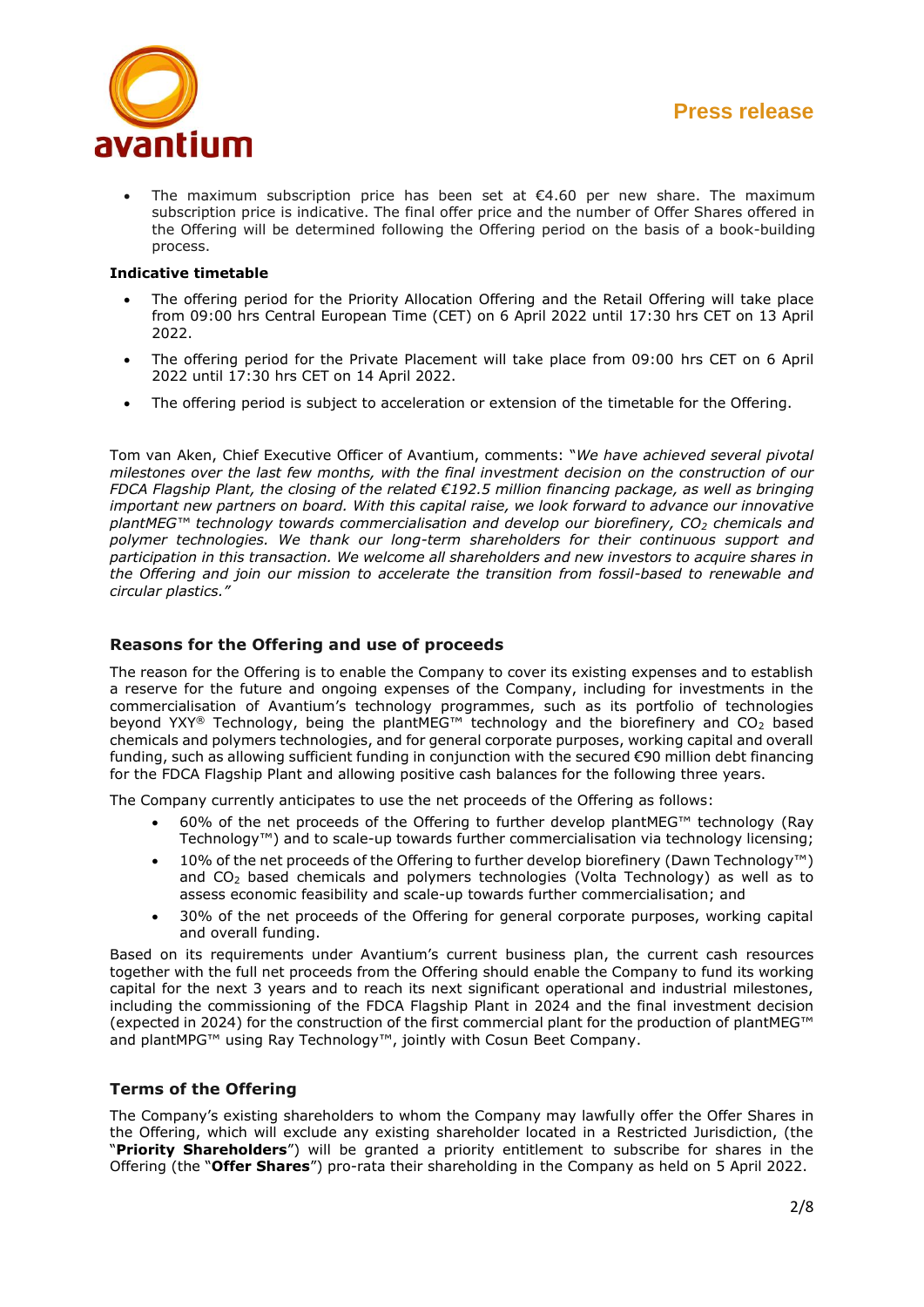



The Offering consists of (i) a priority allocation offering of Offer Shares that will be open only to existing shareholders to whom and in such jurisdictions such offering may lawfully be made and who are not located in a Restricted Jurisdiction (the "**Priority Allocation Offering**"), (ii) a public offering in the Netherlands to retail investors, (the "**Retail Offering**"), and (iii) a private placement to qualified investors (within the meaning of Regulation (EU) 2017/1129 (the "**Prospectus Regulation**"), institutional investors outside the European Union (the "**EU"**) and a limited number of other investors in member states of the EU in reliance on article 1(4)(b), article 1(4)(c) and/or article 1(4)(d) of the Prospectus Regulation (the "**Private Placement**").

#### Issue amount and number of new shares to be issued

The amount of the Offering is up to  $\epsilon$ 45 million. The number of new shares to be issued will be determined based on the final offer price.

#### Subscription price

The maximum subscription price of the Offer Shares is €4.60 per new share. This maximum price does not predetermine under any circumstances the final subscription price that may be set.

The subscription price of the new shares offered under the Priority Allocation Offering and the Retail Offering will be equal to the subscription price of the new shares offered under the Private Placement. The final number of shares to be issued as well as the final price of the Offering will be determined following the end of the Private Placement, scheduled for 17:30 hrs CET on 14 April 2022, and will be the subject of a subsequent press release.

## **Subscription commitments**

The Company has received unconditional and irrevocable commitments from funds managed by APG Asset Management N.V., investors represented by Wierda en Partners Vermogensbeheer B.V., Navitas B.V., Robeco Institutional Asset Management B.V. and other shareholders to participate in the Offering and subscribe for Offer Shares for an aggregate amount of €12.2 million, or 27% of the Offering.

### **Lock-up undertakings**

The Company has agreed to a lock-up period expiring 180 calendar days following the date of settlement of the Offering, subject to certain customary exceptions.

The management board and supervisory board have agreed to a lock-up period expiring 180 calendar days following the date of settlement of the Offering, subject to certain customary exceptions.

The Joint Bookrunners (as defined below) may waive those lock-up restrictions under the Placement Agreement.

## **Subscription in the Offering**

Detailed information about the Offering and a FAQ are available on Avantium's website [https://www.avantium.com/equityraise/.](https://www.avantium.com/equityraise/) An information line for retail investors is also available (please see details below).

#### Priority Allocation Offering

The capital increase will be carried out with a priority entitlement period for Priority Shareholders of 6 consecutive trading days from 09.00 hrs CET on 6 April 2022 until 17:30 hrs CET on 13 April 2022, granted to the shareholders registered as of 5 April 2022 (the "**Registration Date**"). Within the priority entitlement period, Priority Shareholders may subscribe in the Offering pro-rata their holding in the Company's share capital. Each Priority Shareholder will be granted one non-transferable entitlement per ordinary share it holds. Such entitlement will grant the Priority Shareholder a right to subscribe in the Priority Allocation Offering for Offer Shares pro rata to its shareholding in the Company.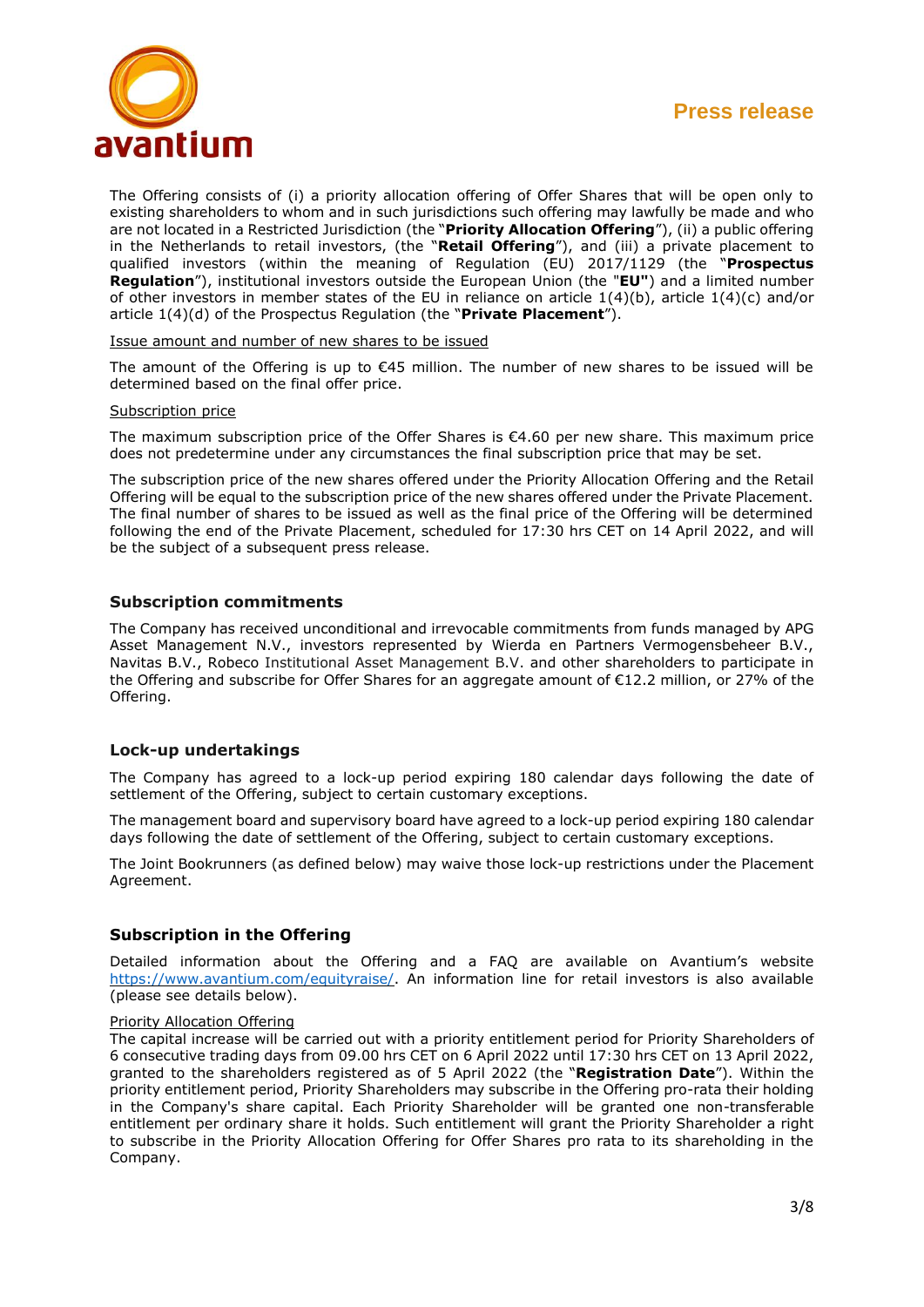

Each entitlement allows a Priority Shareholder to subscribe with priority for up to €1.44. By way of an example: a Priority Shareholder who holds 150 ordinary shares at the Registration Date may apply for the priority allocation in respect of the Offer Shares for a total value of €216 (equal to 150 times €1.44). The number of Offer Shares to be allocated with priority to that Priority Shareholder can be calculated by dividing €216 by the final offer price per Offer Share in the Offering, which will be determined on or about 14 April 2022, following the close of the book-building process. For the avoidance of doubt, the €1.44 amount bears no relation to the final offer price to be determined following the book-building process.

### Private Placement and Retail Offering

The new shares not subscribed for with priority entitlements will be subject to:

- a public offering in the Netherlands to retail investors, open from 09.00 hrs CET on 6 April 2022 until 17:30 hrs CET on 13 April 2022, and
- a private placement to institutional investors, open from 09.00 hrs CET on 6 April 2022 until 17:30 hrs CET on 14 April 2022 .

Priority Shareholders who wish to subscribe for more than their pro-rata shareholding, i.e. the number of entitlements held times  $\epsilon$ 1.44, must place an order in the context of the Retail Offering or the Private Placement, it being specified that the Priority Shareholders do not benefit from any further priority in such case.

## **Advisors**

ABN AMRO Bank N.V. (in collaboration with ODDO BHF SCA), Joh. Berenberg, Gossler & Co. KG, and Bryan, Garnier & Co Limited (with investment services pursuant to the EU Markets in Financial Instruments Directive (2014/65/EU) to be rendered by Bryan Garnier Securities SAS) are acting as global coordinators (the "**Joint Global Coordinators**") and, together with Bank Degroof Petercam SA/NV, as joint bookrunners for the Offering (the "**Joint Bookrunners**"). Oaklins is financial advisor to Avantium.

## **Placement**

The Offering will be subject to a placement agreement between the Company and the Joint Bookrunners (the "**Placement Agreement**") which may be terminated by the Joint Global Coordinators (acting jointly on behalf of the Joint Bookrunners) at any time on or prior to the settlement date, subject to certain customary conditions for this type of agreement.

## **Indicative timetable**

| 6 April 2022  | Launch of the Priority Allocation Offering, the Retail Offering and the Private<br>Placement at 9:00 hrs CET          |
|---------------|-----------------------------------------------------------------------------------------------------------------------|
| 13 April 2022 | Closing of the Priority Allocation Offering and the Retail Offering at 17.30 hrs<br><b>CET</b>                        |
| 14 April 2022 | Closing of the Private Placement at 17:30 hrs CET                                                                     |
|               | Determination of the final terms of the capital increase (final offer price and<br>number of new shares to be issued) |
|               | Execution of the Placement Agreement                                                                                  |
| 15 April 2022 | Company's press release announcing the results of the Offering                                                        |
|               | Euronext notice on the results of the Offering                                                                        |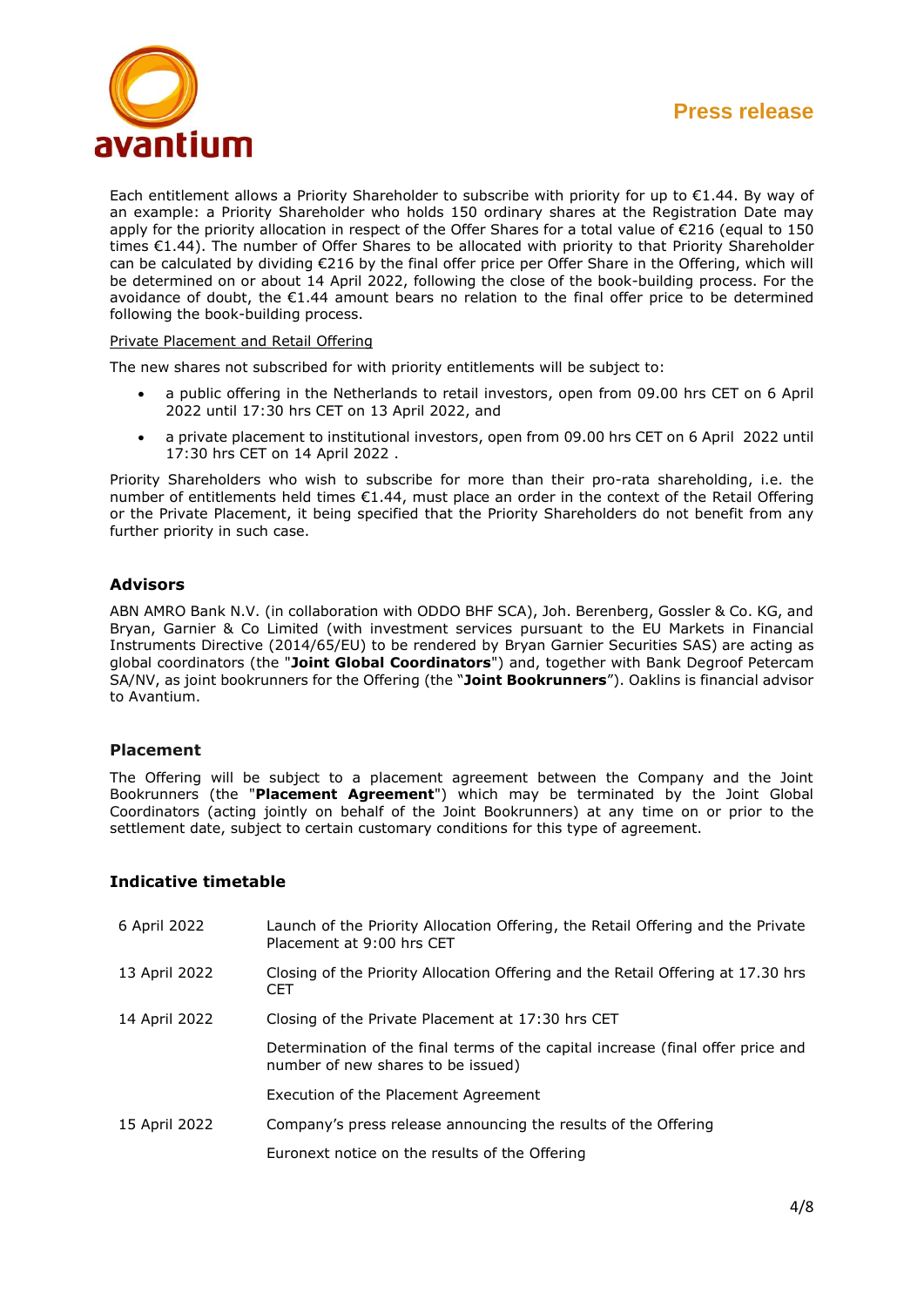



19 April 2022 Admission to trading of the new shares on Euronext Amsterdam and Euronext Brussels at 09.00 hrs CET 21 April 2022 Settlement and delivery of the new shares at 09.00 hrs CET

The Priority Allocation Offering period, the Retail Offering period and the Private Placement period are subject to acceleration or extension of the timetable for the Offering.

# **Availability of the Prospectus**

The Offering is being made only by means of a prospectus (the "**Prospectus**"), approved by, and filed with, the Dutch Authority for the Financial Markets (Stichting Autoriteit Financiële Markten) (the "AFM") on 6 April 2022 as competent authority under the Prospectus Regulation. The Prospectus has been notified to the Belgian Financial Services and Markets Authority for passporting in accordance with article 25 of the Prospectus Regulation. The Prospectus constitutes an EU recovery prospectus for the purposes of, and has been prepared in accordance with, Article 14a of the Prospectus Regulation (as amended by the Regulation (EU) 2021/337 of the European Parliament and of the Council of 16 February 2021) and in accordance with Commission Delegated Regulation No 2019/980/EU of 14 March 2019. The Prospectus is available electronically via the website of the Company <https://www.avantium.com/equityraise/> and the AFM website [https://www.afm.nl/nl](https://www.afm.nl/nl-nl/professionals/registers/meldingenregisters/goedgekeurde-prospectussen)[nl/professionals/registers/meldingenregisters/goedgekeurde-prospectussen,](https://www.afm.nl/nl-nl/professionals/registers/meldingenregisters/goedgekeurde-prospectussen) subject to securities law restrictions in certain jurisdictions.

## **Previous announcements**

On 9 December 2021, Avantium announced that it had taken a positive final investment decision on the construction of its FDCA Flagship Plant and that it was seeking shareholders' approval to raise €45 million in capital. On 25 January 2022 the Company announced that shareholders approved the construction of the world's first commercial FDCA Flagship Plant by granting the requested approvals at the Company's Extraordinary General Meeting, including the authorisation to the management board to issue €45 million in ordinary shares. On 23 March 2022, the Company announced its results for the financial year 2021. On 31 March 2022, Avantium announced that it had reached financial close for the FDCA Flagship Plant.

## **More information about this press release**

Caroline van Reedt Dortland Director Communications +31 20 586 0110 / +31 6 1340 0179 [mediarelations@avantium.com](mailto:mediarelations@avantium.com) / [ir@avantium.com](mailto:ir@avantium.com)

## **Information Line for Retail Investors**

Retail investors with questions about the Offering can call the Avantium Information Line for retail investors (open from Monday to Friday during business hours) or send an email: +31 (0) 10 313 8909 [avantium@georgeson.com](mailto:avantium@georgeson.com)

## **About Avantium**

Avantium is a leading technology development company and a forerunner in renewable chemistry. Avantium develops novel technologies based on renewable carbon sources as an alternative to fossilbased chemicals and plastics. The Company currently has three technologies at pilot and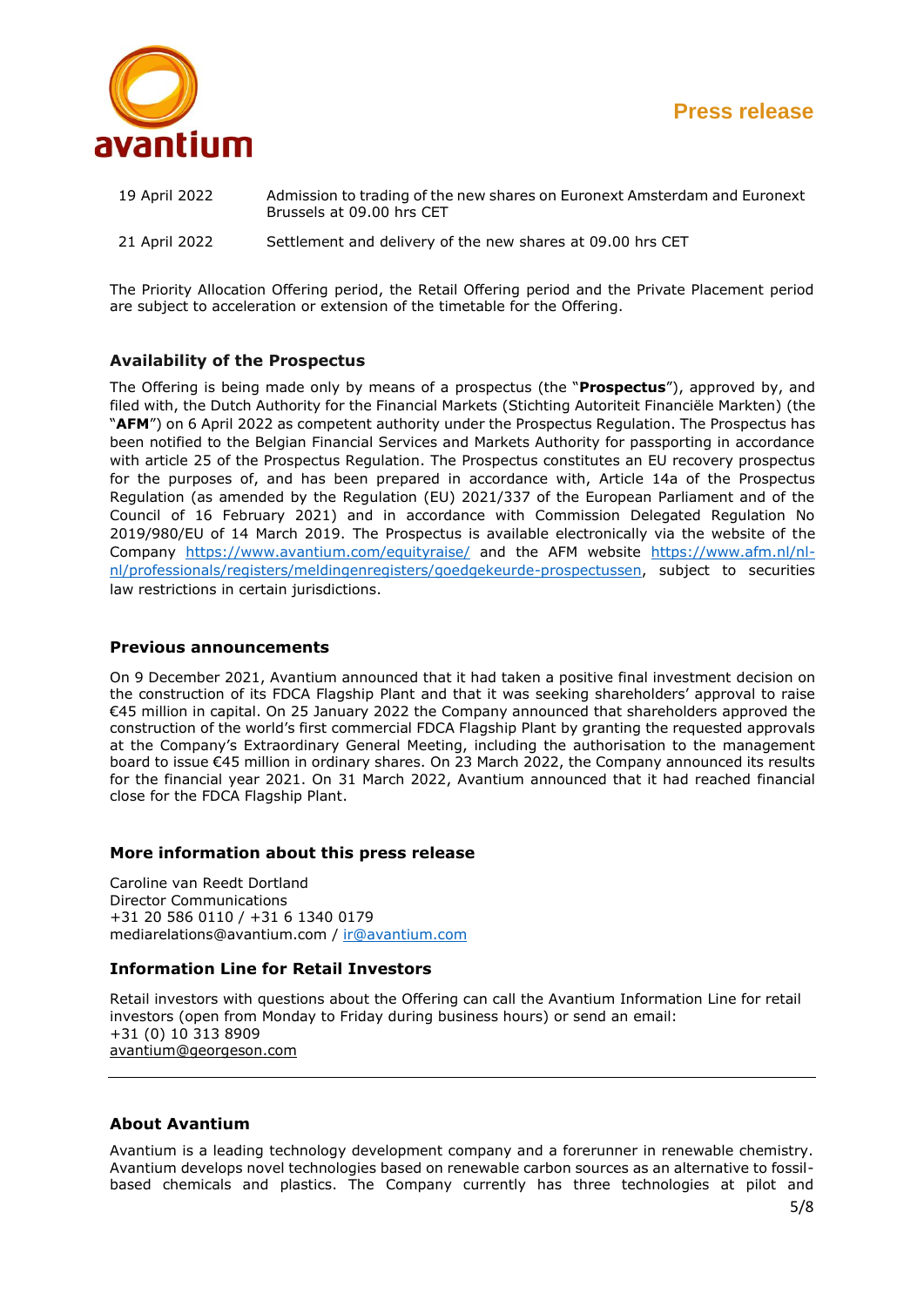



demonstration phase. The most advanced technology is the YXY® plant-to-plastics–technology that catalytically converts plant-based sugars into FDCA (furandicarboxylic acid), the key building block for the sustainable plastic PEF (polyethylene furanoate). Avantium has successfully demonstrated the YXY® Technology at its pilot plant in Geleen, the Netherlands, and will commence construction of the world's first commercial plant for large-scale production of PEF in 2022 at its FDCA Flagship Plant in Delfzijl, the Netherlands. The second technology is Ray Technology™ which catalytically converts industrial sugars to plantMEG™ (mono-ethylene glycol) and plantMPG™ (mono-propylene glycol). Avantium is scaling up its Ray Technology™ and the demonstration plant in Delfzijl, the Netherlands opened in November 2019. The third technology is called the Dawn Technology™ that converts non-food biomass into industrial sugars and lignin in order to transition the chemicals and materials industries to non-fossil resources. In 2018, Avantium opened the Dawn Technology™ pilot biorefinery in Delfzijl, the Netherlands. In addition to developing and commercialising renewable chemistry technologies, the Company also provides advanced catalysis R&D services and systems to customers in the refinery and chemical industries. Avantium works in partnership with like-minded companies around the globe to create revolutionary renewable chemistry solutions from invention to commercial scale.

Avantium's shares are listed on Euronext Amsterdam and Euronext Brussels (symbol: AVTX). Its offices and headquarters are in Amsterdam, the Netherlands.

# **DISCLAIMER**

These materials are not for release, distribution or publication, whether directly or indirectly and whether in whole or in part, in or into the United States Canada, Australia or Japan or any other jurisdiction where to do so would constitute a violation of the relevant laws of such jurisdiction.

These materials are for information purposes only and are not intended to constitute, and should not be construed as, an offer to sell or a solicitation of any offer to buy the securities of the Company (such securities, the **Securities**) in the United States, Canada, Australia, the Republic of South Africa or Japan or in any other jurisdiction in which such offer, solicitation or sale would be unlawful prior to registration, exemption from registration or qualification under the securities laws of such jurisdiction.

This announcement is not for publication or distribution, directly or indirectly, in or into the United States. This announcement is not an offer of securities for sale into the United States. The Securities have not been and will not be registered under the U.S. Securities Act of 1933, as amended, and may not be offered or sold in the United States. No public offering of securities is being made in the United States.

The Company has not authorised any offer to the public of Securities in any Member State of the European Economic Area other than the Netherlands. With respect to any Member State of the European Economic Area, other than the Netherlands (each a **Relevant Member State**), no action has been undertaken or will be undertaken to make an offer to the public of Securities requiring publication of a prospectus in any Relevant Member State. As a result, the Securities may only be offered in Relevant Member States (i) to any legal entity which is a qualified investor as defined in section 2(e) of the Prospectus Regulation; or (ii) in any other circumstances falling within section 1(4) of the Prospectus Regulation. For the purpose of this paragraph, the expression "offer of securities to the public" means the communication in any form and by any means of sufficient information on the terms of the offer and the Securities to be offered so as to enable the investor to decide to purchase or subscribe for the Securities and the expression "Prospectus Regulation" means Regulation (EU) 2017/1129 and includes any relevant delegated regulations.

In the United Kingdom, this announcement and any other materials in relation to the Securities is only being distributed to, and is only directed at, and any investment or investment activity to which this document relates is available only to, and will be engaged in only with, "qualified investors" within the meaning of Article 2(e) of Prospectus Regulation as it forms part of English law by virtue of the European Union (Withdrawal) Act 2018 and who are (i) persons having professional experience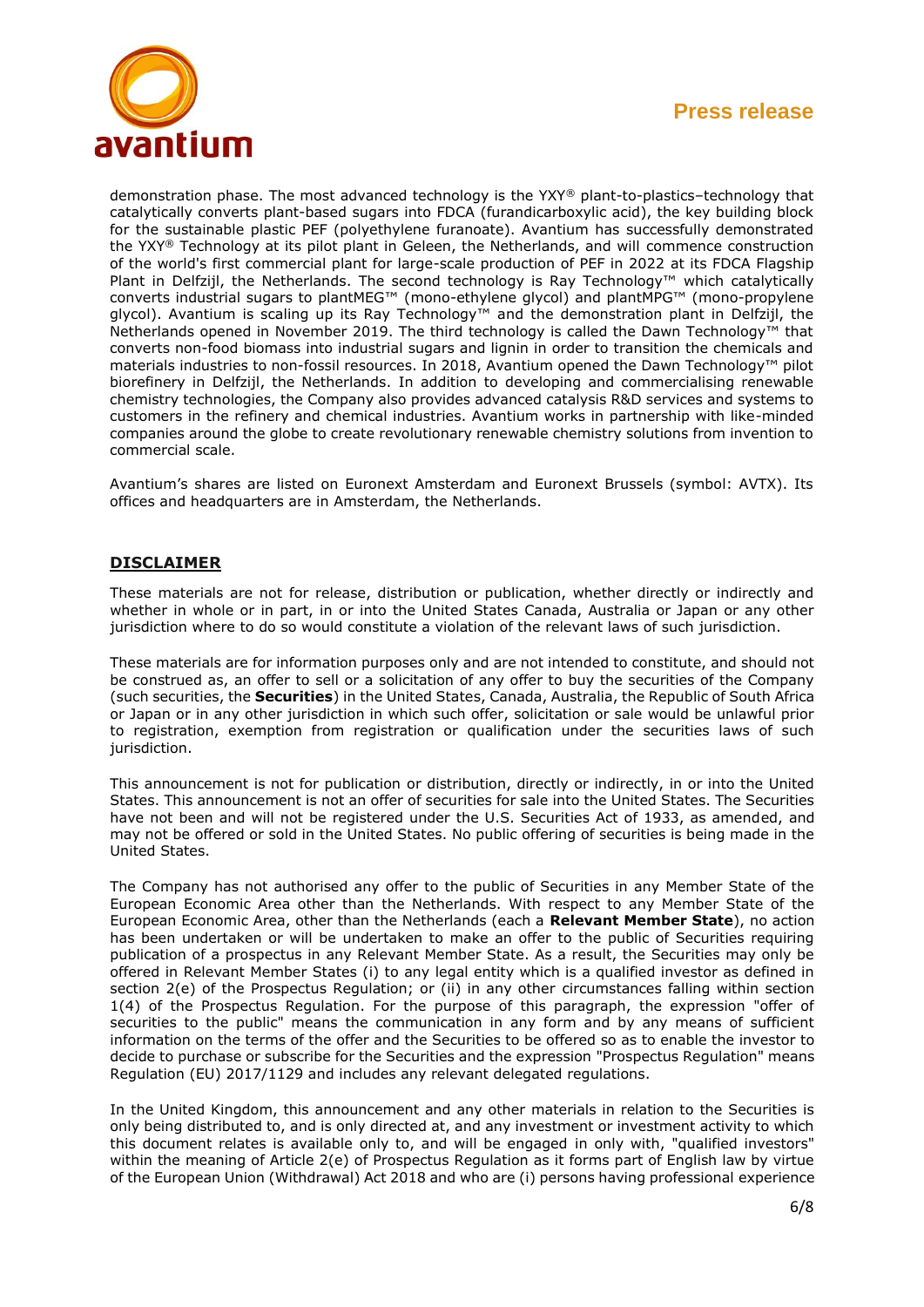

in matters relating to investments who fall within the definition of "investment professionals" in Article 19(5) of the Financial Services and Markets Act 2000 (Financial Promotion) Order 2005 (the **Order**); or (ii) high net worth entities falling within Article 49(2)(a) to (d) of the Order (all such persons together being referred to as "relevant persons"). Persons who are not relevant persons should not take any action on the basis of this document and should not act or rely on it.

No action has been taken by the Company that would permit an offer of Securities or the possession or distribution of these materials or any other offering or publicity material relating to such Securities in any jurisdiction where action for that purpose is required.

The release, publication or distribution of these materials in certain jurisdictions may be restricted by law and therefore persons in such jurisdictions into which they are released, published or distributed, should inform themselves about, and observe, such restrictions.

These materials may include statements, including the Company's financial and operational mediumterm objectives that are, or may be deemed to be, ''forward-looking statements''. These forwardlooking statements may be identified by the use of forward-looking terminology, including the terms ''believes'', ''estimates'', ''plans'', ''projects'', ''anticipates'', ''expects'', ''intends'', ''may'', ''will'' or ''should'' or, in each case, their negative or other variations or comparable terminology, or by discussions of strategy, plans, objectives, goals, future events or intentions. Forward-looking statements may and often do differ materially from actual results. Any forward-looking statements reflect the Company's current view with respect to future events and are subject to risks relating to future events and other risks, uncertainties and assumptions relating to the Company's business, results of operations, financial position, liquidity, prospects, growth or strategies. Forward-looking statements speak only as of the date they are made.

Each of the Company and the Joint Bookrunners and their respective affiliates expressly disclaims any obligation or undertaking to update, review or revise any forward-looking statement contained in these materials whether as a result of new information, future developments or otherwise

The Joint Bookrunners are acting exclusively for the Company and no one else in connection with any offering of Securities. They will not regard any other person as their respective clients in relation to any offering of Securities and will not be responsible to anyone other than the Company for providing the protections afforded to their respective clients nor for providing advice in relation to any offering of Securities, the contents of these materials or any transaction, arrangement or other matter referred to herein. None of the Joint Bookrunners or any of their respective subsidiary undertakings, affiliates or any of their respective directors, personally liable partners, officers, employees, advisers, agents, alliance partners or any other entity or person accepts any responsibility or liability whatsoever for, or makes any representation, warranty or undertaking, express or implied, as to the truth, accuracy, completeness or fairness of the information or opinions in these materials (or whether any information has been omitted from these materials) or any other information relating to the group, its subsidiaries or associated companies, whether written, oral or in a visual or electronic form, and howsoever transmitted or made available or for any loss howsoever arising from any use of these materials or its contents or otherwise arising in connection therewith. Accordingly, the Joint Bookrunners disclaim, to the fullest extent permitted by applicable law, all and any liability, whether arising in tort or contract or that they might otherwise be found to have in respect of these materials and/or any such statement.

This announcement does not constitute a prospectus. An offer to acquire Securities pursuant to the proposed offering will be made, and any investor should make his investment, solely on the basis of information that will be contained in the Prospectus made generally available in the Netherlands in connection with such offering. Copies of the prospectus may be obtained through the website of the Company [https://www.avantium.com/equityraise/.](https://www.avantium.com/equityraise/)

This document contains information that qualifies as inside information within the meaning of section 7(1) of Regulation (EU) No 596/2014 on market abuse.